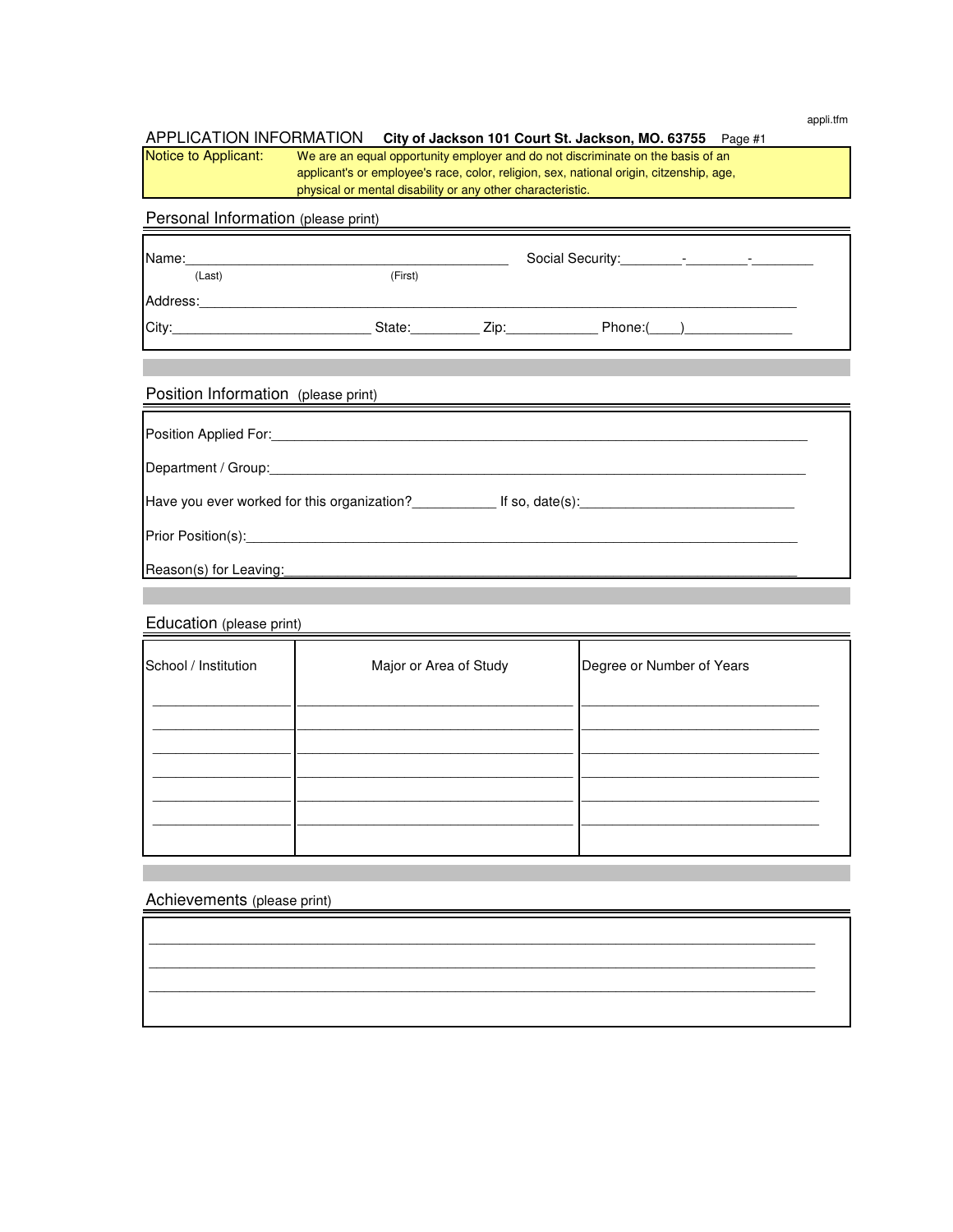| Employment History (please print) List Current First                                                                                                                                                                           |                                                                                                                                                                                                                                                                                                                                   |                  | Page #2                       | appli2.tfm |
|--------------------------------------------------------------------------------------------------------------------------------------------------------------------------------------------------------------------------------|-----------------------------------------------------------------------------------------------------------------------------------------------------------------------------------------------------------------------------------------------------------------------------------------------------------------------------------|------------------|-------------------------------|------------|
|                                                                                                                                                                                                                                |                                                                                                                                                                                                                                                                                                                                   |                  |                               |            |
| Address: 2008. Address: 2008. Address: 2008. Address: 2008. Address: 2008. Address: 2008. Address: 2008. Address: 2008. Address: 2008. Address: 2008. Address: 2008. Address: 2008. Address: 2008. Address: 2008. Address: 200 |                                                                                                                                                                                                                                                                                                                                   |                  |                               |            |
|                                                                                                                                                                                                                                |                                                                                                                                                                                                                                                                                                                                   |                  |                               |            |
| Dates Employed: From:                                                                                                                                                                                                          |                                                                                                                                                                                                                                                                                                                                   |                  |                               |            |
|                                                                                                                                                                                                                                |                                                                                                                                                                                                                                                                                                                                   |                  |                               |            |
|                                                                                                                                                                                                                                |                                                                                                                                                                                                                                                                                                                                   |                  |                               |            |
|                                                                                                                                                                                                                                |                                                                                                                                                                                                                                                                                                                                   |                  |                               |            |
|                                                                                                                                                                                                                                |                                                                                                                                                                                                                                                                                                                                   |                  |                               |            |
|                                                                                                                                                                                                                                |                                                                                                                                                                                                                                                                                                                                   |                  | Ending Pay___________________ |            |
|                                                                                                                                                                                                                                |                                                                                                                                                                                                                                                                                                                                   |                  |                               |            |
|                                                                                                                                                                                                                                |                                                                                                                                                                                                                                                                                                                                   |                  | $F = T = T$                   |            |
|                                                                                                                                                                                                                                |                                                                                                                                                                                                                                                                                                                                   |                  |                               |            |
| Position:                                                                                                                                                                                                                      |                                                                                                                                                                                                                                                                                                                                   |                  |                               |            |
| Dates Employed: From:                                                                                                                                                                                                          | $\overline{\phantom{a}}$ To: $\overline{\phantom{a}}$ To: $\overline{\phantom{a}}$                                                                                                                                                                                                                                                |                  | Ending Pay_______________     |            |
|                                                                                                                                                                                                                                |                                                                                                                                                                                                                                                                                                                                   |                  |                               |            |
|                                                                                                                                                                                                                                |                                                                                                                                                                                                                                                                                                                                   |                  |                               |            |
| Position: Position:                                                                                                                                                                                                            |                                                                                                                                                                                                                                                                                                                                   |                  |                               |            |
|                                                                                                                                                                                                                                | $\overline{a}$ To: the state $\overline{a}$ and $\overline{a}$ and $\overline{a}$ and $\overline{a}$ and $\overline{a}$ and $\overline{a}$ and $\overline{a}$ and $\overline{a}$ and $\overline{a}$ and $\overline{a}$ and $\overline{a}$ and $\overline{a}$ and $\overline{a}$ and $\overline{a}$ and $\overline{a}$ and $\over$ |                  | Ending Pay______________      |            |
|                                                                                                                                                                                                                                |                                                                                                                                                                                                                                                                                                                                   |                  |                               |            |
| Previous:                                                                                                                                                                                                                      |                                                                                                                                                                                                                                                                                                                                   | Telephone:(____) |                               |            |
| Address:                                                                                                                                                                                                                       |                                                                                                                                                                                                                                                                                                                                   |                  |                               |            |
| Position:                                                                                                                                                                                                                      |                                                                                                                                                                                                                                                                                                                                   |                  |                               |            |
| Dates Employed: From:                                                                                                                                                                                                          | To:                                                                                                                                                                                                                                                                                                                               | Ending Pay       |                               |            |
| References<br>(please print)                                                                                                                                                                                                   |                                                                                                                                                                                                                                                                                                                                   |                  |                               |            |
| Name                                                                                                                                                                                                                           | Relationship to Applicant                                                                                                                                                                                                                                                                                                         | Telephone        | Years Known                   |            |
|                                                                                                                                                                                                                                |                                                                                                                                                                                                                                                                                                                                   |                  |                               |            |
|                                                                                                                                                                                                                                |                                                                                                                                                                                                                                                                                                                                   |                  |                               |            |
|                                                                                                                                                                                                                                |                                                                                                                                                                                                                                                                                                                                   |                  |                               |            |